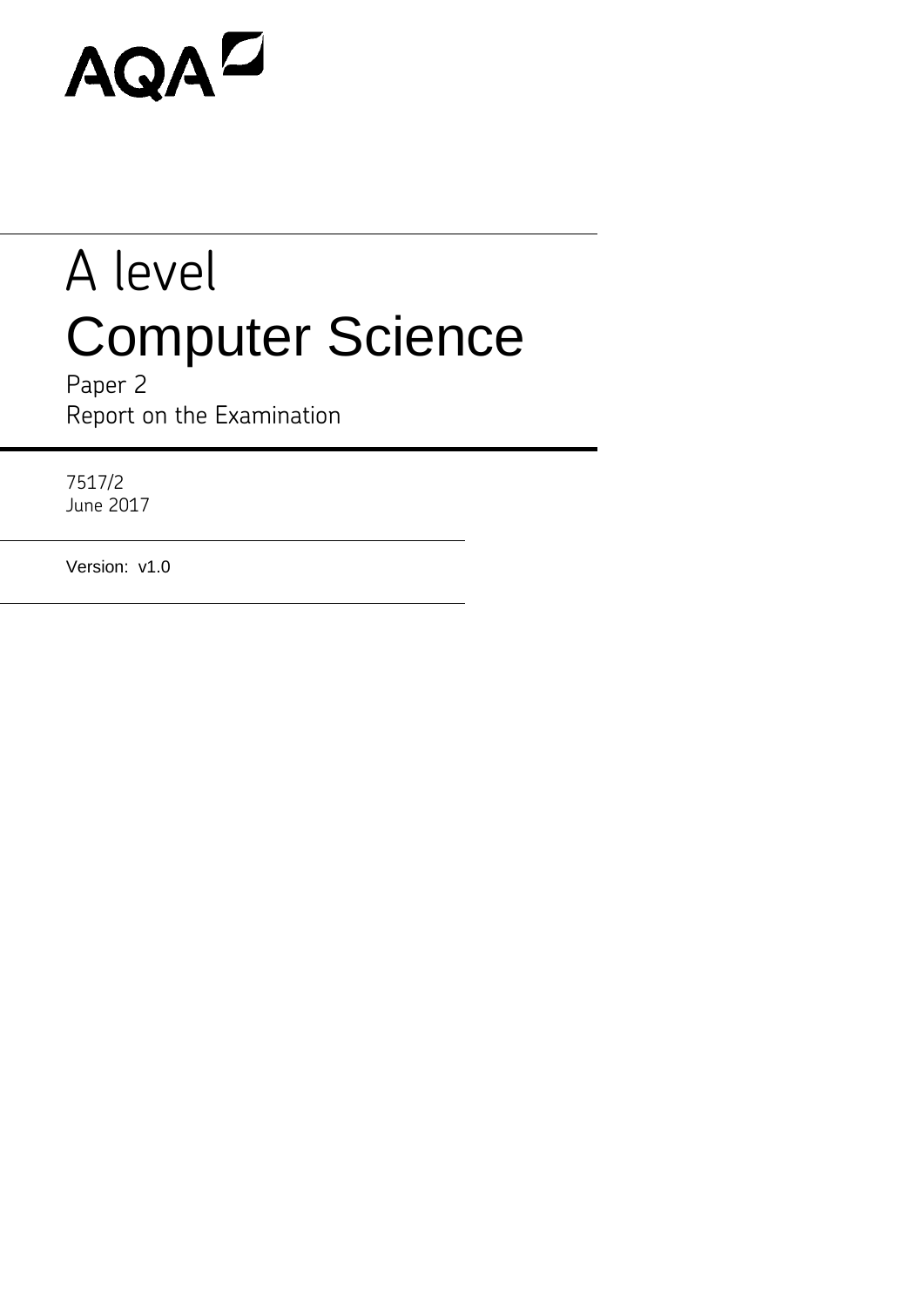Further copies of this Report are available from aqa.org.uk

Copyright © 2017 AQA and its licensors. All rights reserved.

AQA retains the copyright on all its publications. However, registered schools/colleges for AQA are permitted to copy material from this booklet for their own internal use, with the following important exception: AQA cannot give permission to schools/colleges to photocopy any material that is acknowledged to a third party even for internal use within the centre.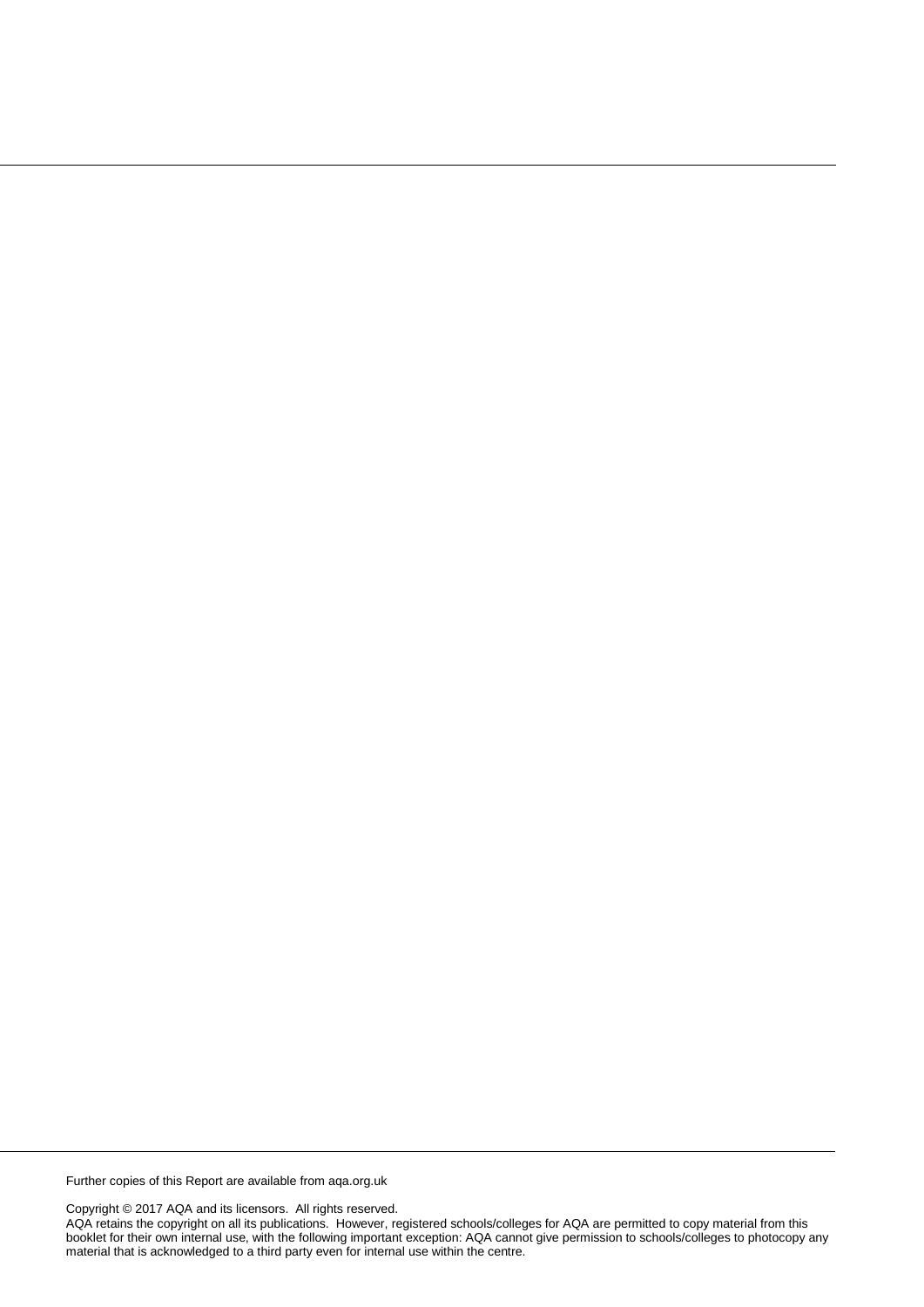Most students demonstrated a good understanding of the aspects of the fetch-execute cycle covered by this question part, with approximately half scoring three or four marks. Common misconceptions were that the address bus was internal to the processor and connected the PC and MAR and that registers are capable of carrying out activities and not just memory stores; for example, a response might include a phrase such as "the MBR sends". The phrasing of some responses also suggested that the registers themselves moved rather than the contents of them, for example "the MBR moves along the data bus".

# 1.2

This question part was intended to test students' understanding of the fact that the MBR is used during the execute phase of the fetch-execute cycle so its contents could be overwritten but this was not grasped by many students. Some students gave good responses relating to parallel execution, which were considered creditworthy within the simplified model of a processor that is used by the specification. As with part 1.1, some students associated abilities with registers that they do not have, for example writing that "the MBR cannot decode", suggesting that they believed that the CIR could.

# 1.3

Most students appeared to know the fundamental differences between the Harvard and von Neumann architectures and many responded to this question by writing about these differences rather than describing advantages of the Harvard architecture. Good responses recognised that instructions and data could be fetched simultaneously, resulting in the processor spending less time waiting for memory fetches. This potential speed increase was the focus of most mark worthy answers, although some also touched on points about security and different word lengths for data and instructions. Common misconceptions were that Harvard would avoid collisions between data and instructions, and that for individual machine code instructions the opcodes would be stored in instruction memory and the operands in data memory.

#### 2.1

This question was very well answered; approximately 90% of students were able to perform the decryption. The most common error was to encrypt the already encrypted data for a second time instead of decrypting it.

# 2.2

This question was well answered, with three quarters of students achieving some marks. Students who lost marks generally did so because their answers were too vague or unclear rather than because they were fundamentally wrong. For example, a response might state that "only the sender knows the key" when clearly the recipient would need to know it as well even if it was kept securely, or did not make clear that a point that was being made related to the key by, for example, writing that "it must be totally random".

# 2.3

Just over half of students correctly explained that symmetric encryption used one key for both encryption and decryption whereas asymmetric used different keys for each process. Some responses lost marks through lack of clarity, for example by stating that asymmetric used two different keys without indicating that one was used for encryption and the other for decryption. A small number of students confused the topic with asynchronous and synchronous communication.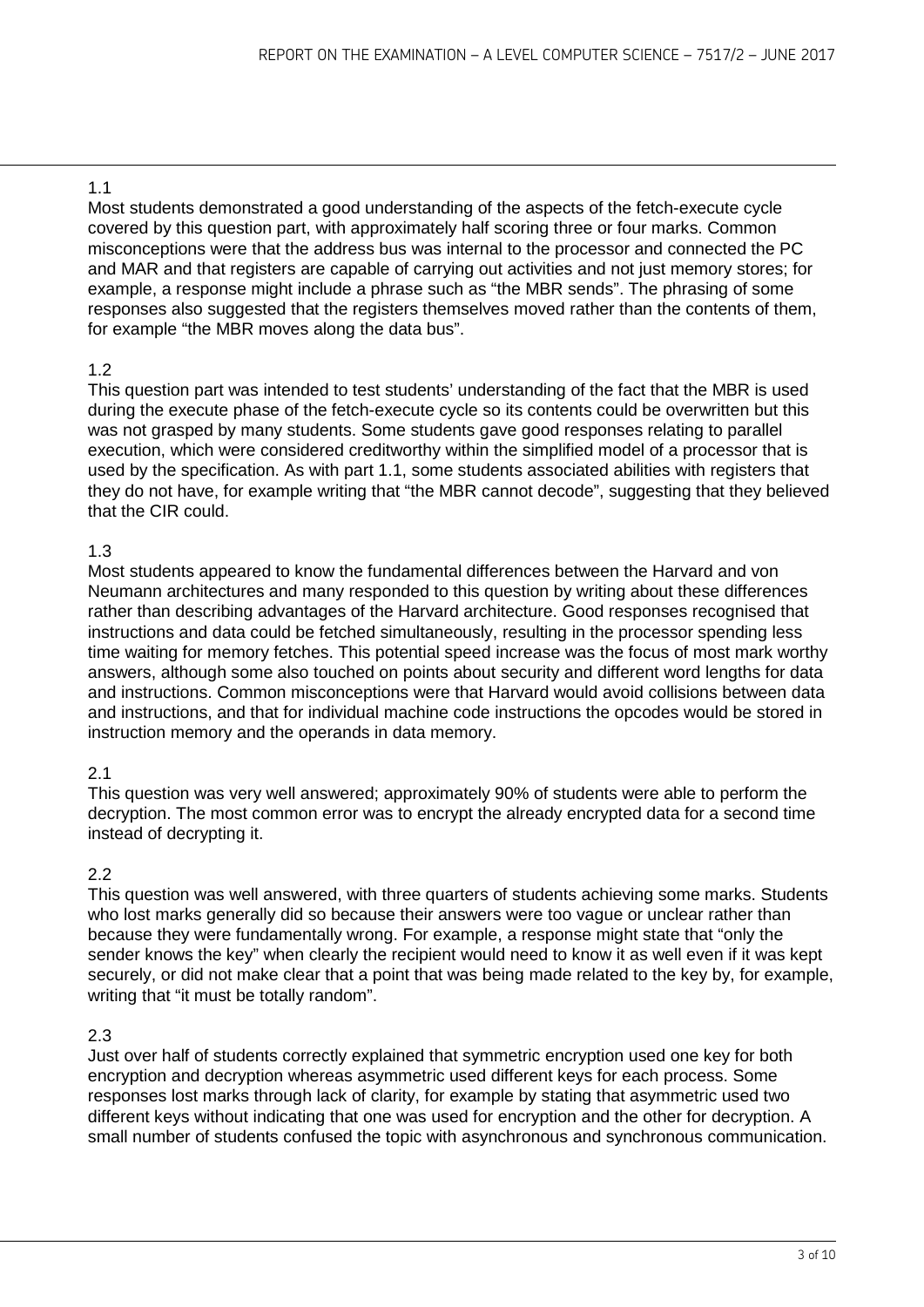This question was not well answered, with only about a third of students achieving the mark. These students correctly recognised that with eight different transmission levels the value of three bits could be sent in one group as  $2^3 = 8$ . Common incorrect responses were 8, 4 and  $2^8$ .

# 3.2

This question part was better answered than 3.1. Many students who answered 3.1 incorrectly still recognised that they needed to multiply their answer to 3.1 by 500 for this part and follow-through marks were available for students who answered 3.1 incorrectly but performed the correct calculation in this part. The most common error was to simply multiply 500 by 8.

# 3.3

This question part was well answered with just over two thirds of students correctly recognising that there was a linear relationship between bandwidth and bit rate and that the correct answer was B. The second most commonly selected response was A.

# 3.4

Two thirds of students showed a good understanding of this topic and were able to achieve some marks for explaining the advantages of serial communication over long distances. This was a question where knowing the correct terminology was helpful, for example using the phrase "data skew" provided a much easier route to getting a mark than trying to describe what data skew is as many descriptions did not clearly show that the student understood the concept. For example, just stating that "all the bits might not arrive together" did not clearly convey that a student understood data skew. Some statements were not considered mark worthy as they are true of serial communication too, which also suffers from interference and corruption. Responses stating that serial communication was cheaper required further explanation of why this was the case to achieve marks.

#### 4.1

This question part was well tackled with over three quarters of students drawing a fully correct logic circuit. If students make a mistake whilst drawing a logic circuit and they cannot correct it in a clear way then they are advised to redraw it on a new sheet of paper as it can be difficult to discern what type of gate the student had drawn if, for example, an AND gate is drawn on top of an OR gate.

# 4.2

This question part was well tackled. Students need to be aware of the significance of brackets as the expression (A.B).(C+D) is not logically equivalent to A.B.C+D as the AND (.) operation has a higher order of precedence than OR (+). Three quarters of students achieved both available marks.

# 4.3

Most students achieved some marks for this question part but only a fifth achieved full marks. The most commonly made mistake was to incorrectly apply the identity  $A + \overline{A} = 1$  to the subexpression  $\overline{A} + A \cdot (A + B)$  which failed to recognise that this could not be done because of the order of precedence of AND (.) and OR (+). Another mistake made by some students was to cancel NOTs when they could not be cancelled, for example believing that the NOTs in  $(\overline{B} \cdot \overline{C})$ could be cancelled with the longer NOT that related to the entire expression.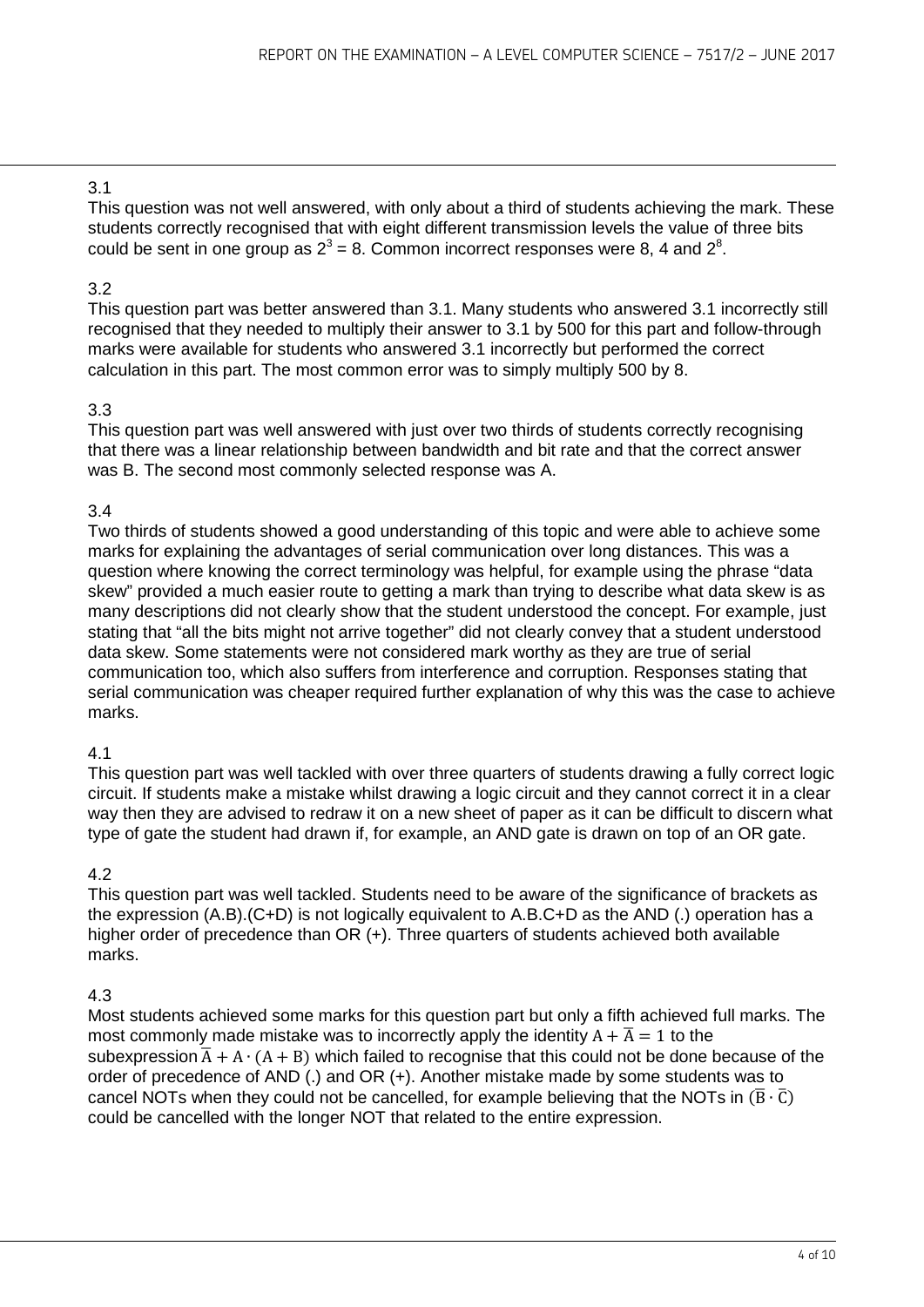Good responses recognised that a D-type flip-flop can be used as a form of memory to store a state or the value of a bit. Some students talked themselves out of achieving a mark by stating that a flip-flop would retain its state when the power to the circuit is turned off, which is incorrect.

# 4.5

This question was not well answered. Many students stated correctly that the other input would be a clock or trigger signal, but explanations of the purpose of this were less good. Mark worthy responses recognised that input on the clock signal caused the flip-flop to store the state of its input and output this state until the next input on the clock signal was received. Commonly seen responses that were not mark worthy were that the clock caused the state or the output of the flipflop to change, both of which failed to recognise that the change of state/output was to reflect the current data input. A small number of students describe the internal logic of the flip-flop; knowledge of this is not required for the specification. A further small group of students appeared to confused D-type and SR flip-flops, stating that a D-type flip-flop would have set and reset inputs.

# 5.1

Two thirds of students were able to explain that the operand contained a value that would be operated upon by the opcode. Fewer successfully explained that the addressing mode would be used to determine how the operand should be interpreted (in this specification) as either a value to be used directly or as the address of the memory location that stored the value to use. Students needed to relate the addressing mode to the operand to get the mark; it was not sufficient to state that the addressing mode indicated if direct or immediate addressing was to be used.

# 5.2

Almost all students seemed to be familiar with the AQA assembly language instruction set and were able to achieve some marks for this question, with approximately two thirds achieving at least three of the four available marks. The vast majority successfully loaded the value 10 into R1 to achieve the first mark. The second mark was for correctly performing the shift of the value in R1 and storing the result in R2. Some students went wrong at this stage by shifting incorrectly, for example by performing the shift in decimal rather than binary or by shifting in the wrong direction. The third mark was for adding the two values in R1 and R2 together and storing the result in R1 and also loading the value 50 from memory location 101 into R3. This mark was the second most frequently awarded mark for this question. The final mark was for storing the value 1 into both R4 and memory location 102. Many students did the former but not the latter so failed to achieve this mark.

# 5.3

Just under a fifth of students were able to correctly identify the purpose of the program which checked if the value in memory location 101 was five times the value in memory location 100. This was inevitably a hard mark to achieve as it relied on a student having correctly completed the trace in 5.2 and then going on to analyse the overall purpose of the program.

#### 5.4

Students were more familiar with advantages of high-level languages than disadvantages of them. Most commonly students wrote about high-level languages having easier to understand code, facilitating faster development times and being more portable. Some answers also focussed on facilities that would be available in high-level languages such as significant libraries of built-in functions and data structures. Some responses were too vague to be mark worthy, for example stating that program code written in high-level languages was "close to English".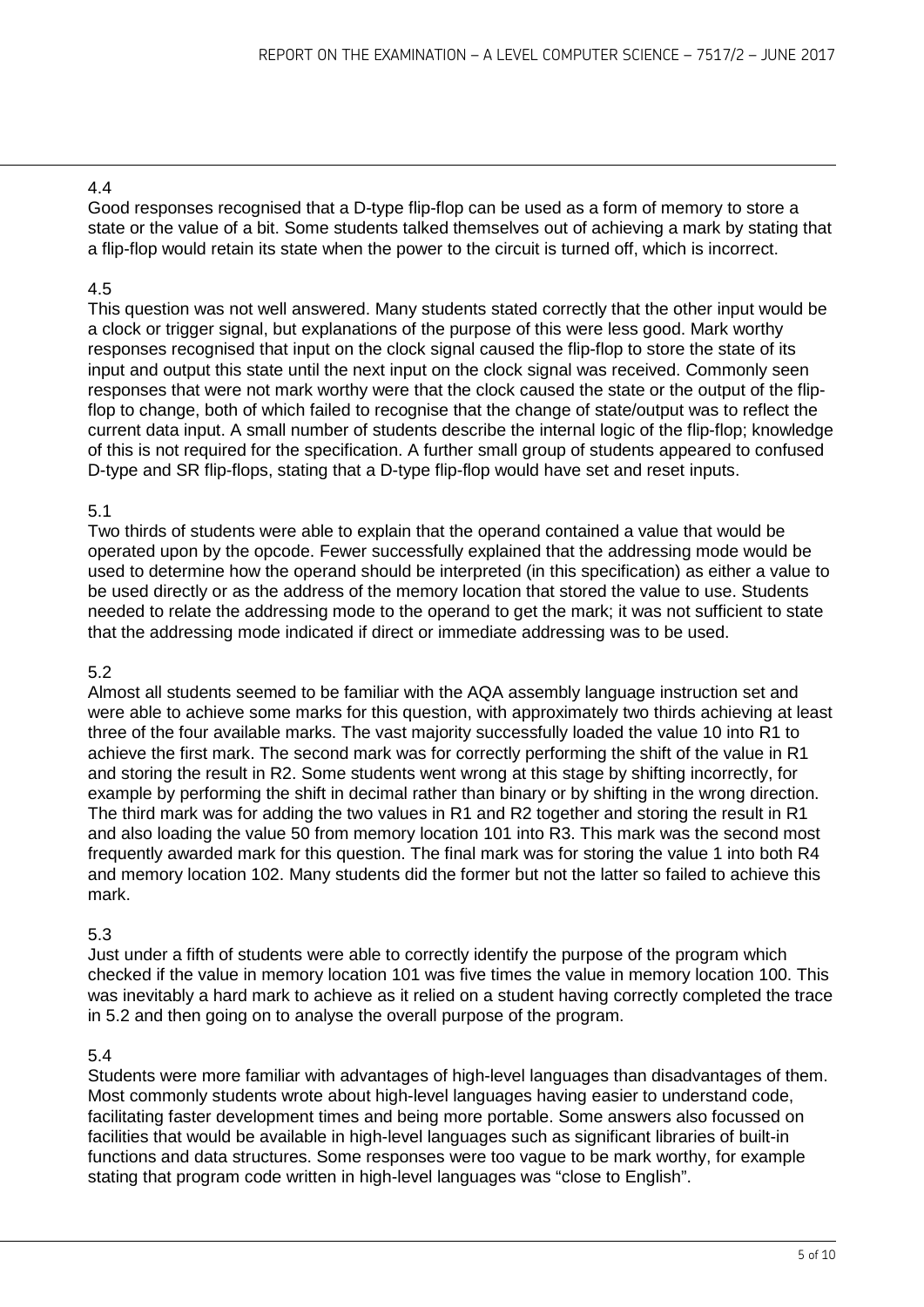Good responses about the disadvantages of high-level languages recognised that a compiler might generate machine code that was less than optimal in the sense of using more memory than required or executing more slowly. Other good points related to limitations such as the inability to control directly the contents of registers or specific memory locations. Points related to different translation methods such as compilation taking longer than assembling were not considered mark worthy.

# 6.1

This question was moderately well answered with just over half of students correctly identifying that the result of applying the functions was 10. Some students gave the result as [10], which was accepted this year. Students should be aware however that, when the output of the head function should be a single value, we will not accept answers expressed as lists in the future. The most common incorrect response was 15.

# 6.2

The purposes of the map and  $filter$  functions were fairly well understood with two thirds of students achieving two or more of the three marks, but the purpose of the fold function was less well known. The most common incorrect response with regard to filter was [10, 15] which suggested that students had either confused  $\langle$  and  $\rangle$  or that they believed the filter function filtered numbers out of the result rather than filtering them into it.  $f \circ d$  was poorly understood. Many students either gave the original list as the output or simply appended the 0 to the original list to generate the output. Marks were only awarded for fold if the result was expressed as a single value rather than a list containing a single value as the fundamental purpose of this application of the fold operation was to combine the list into one single value.

# 6.3

The term "higher-order" function was not well understood with only just over a quarter of students correctly identifying that a higher-order function would take another function as an argument or return a function as a result. Responses that a higher-order function would use other functions were not considered mark worthy as this description could be applied to many functions. Other common mistakes were to believe that a higher-order function was simply more important than some other functions or to confuse one with a built-in function in a procedural language.

# 7

This question required students to write an extended response that covered a number of different areas of the specification. Responses often covered the aspects of how the owners could have protected their networks and what legal and ethical issues might have arisen well but neglected the aspect of how it was possible for the data to be collected and were not specific enough with regard to how the company's practices might have changed as a result of the incident.

With regard to how the data was collected, examiners were looking for students to recognise that WiFi signals could travel over a wide area and that any WiFi receiver in range could read the data from these packets. Few students made these points, but a reasonable number identified that the data may not have been encrypted or that an outdated encryption protocol such as WEP might have been used.

Good responses recognised that an appropriate measure to prevent the data from being collected would have included encrypting the data using a protocol such as WPA2. In the question's context, measures such as enforcing a MAC address whitelist or using a firewall were not appropriate as the cars were simply collecting information that was being transmitted; they were not trying to connect to the wireless access points. Some students referred to adding a password to the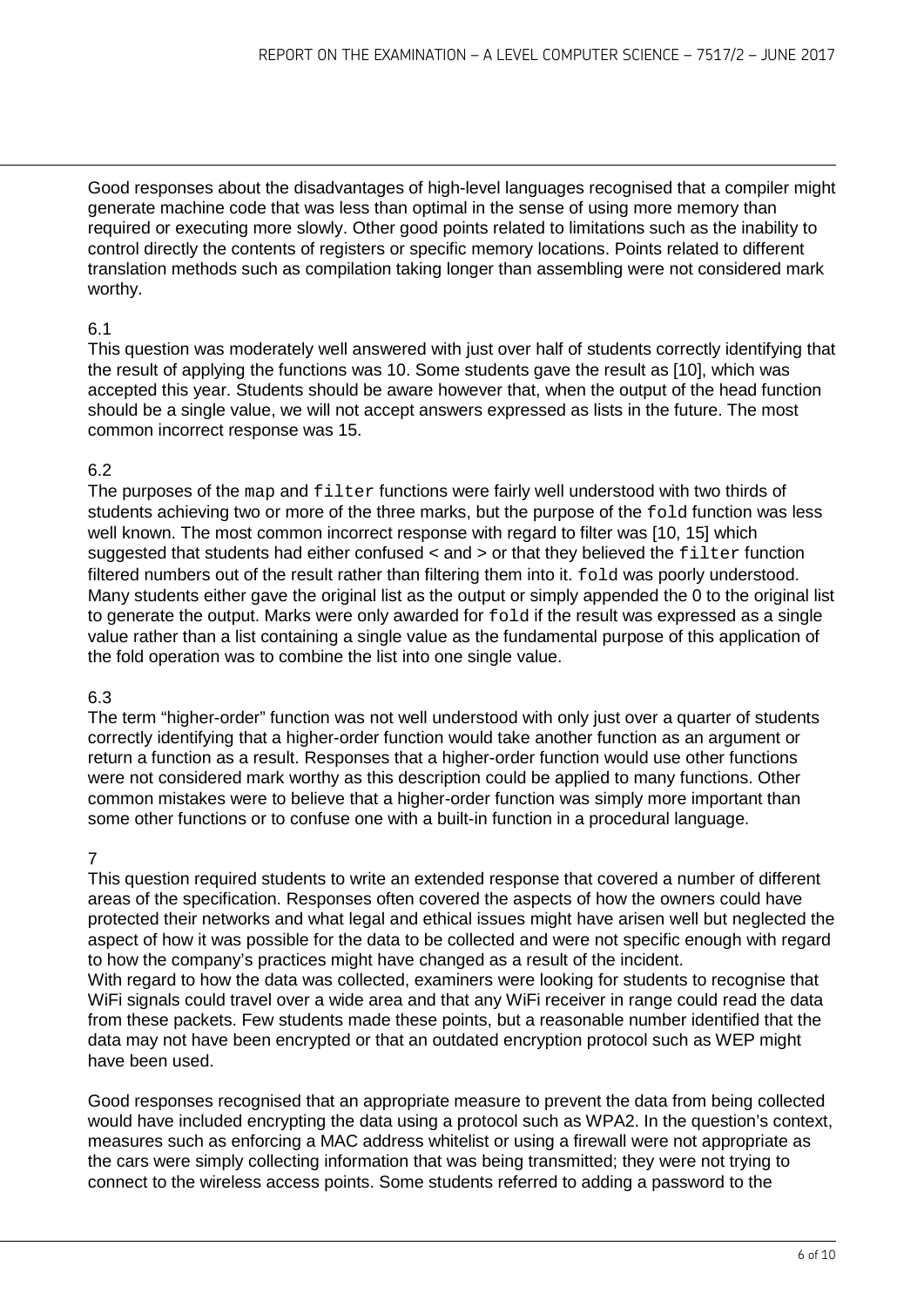network which was not a strong enough point to be mark worthy; they failed to identify that the "password" they were referring to would actually be used to make a key for an encryption system. Students are not required to have knowledge of specific legislation for this specification, but should have an understanding of issues around areas of ethical and legal concern such as privacy, data protection, copyright and hacking. Nevertheless, mention of specific relevant legislation was considered mark worthy. Relatively few students took the opportunity to really discuss the legal and ethical issues. For example: given that the data was being transmitted freely through the air, would accessing it really count as hacking, given that the functionality involved was added by a small number of developers, were they or the company responsible for it, would the nature of any offences committed depend upon the type of data collected, did it matter if the data collection was intentional or accidental? Students should be encouraged to consider this sort of reflection when answering this type of question.

Most students recognised that the company needed to have better oversight of the development process but many made general statements about this and did not suggest specific measures that might be taken to improve their practices, such as introducing third-party review of code or improved training of developers on legal and ethical issues. Points relating to testing were not considered mark worthy unless it was explicitly stated that the testing would be focussed on ensuring that the software had no additional functionality or that the data collected by the cars was all relevant to the intended purpose of the system.

Some students appeared to have completely misunderstood the scenario and wrote at considerable length about the rights and wrongs of companies using cars to take photographs in public places rather than about interception of WiFi signals. Students need to ensure that they are answering the question asked rather than a question that they might have prepared for.

# 8.1

This question was fairly well answered with most of students achieving full marks for correctly calculating the size of the sample. Even those students who did not achieve both marks usually achieved one for some correct working, with the most common error being failing to convert a response to kilobytes correctly for example by never converting from bits to bytes. This year we accepted responses that equated 1024 bytes to 1 kilobyte, but students should note that the specification defines a kilobyte as being equivalent to 1000 bytes. In the future, we will not accept responses that use 1024 and, in any case, working is likely to be more complex if 1024 is used.

#### 8.2

The vast majority of students recognised that this question related to Nyquist's theorem and were able to successfully state what this was. Some students recognised that double something was involved, or even double a frequency but were not able to offer sufficient clarity to be awarded a mark whilst good responses clearly recognised that the sample rate must be at least twice the frequency of the highest frequency component in the signal being sampled. To achieve the second mark, students needed to use the data given in the question and recognise that 20,000 was less than double 14,500 so to satisfy Nyquist's theorem a minimum sample rate of 29,000 Hz should have been used.

# 8.3

Most students achieved some marks for this question but only a fifth scored three or four marks. The advantages of MIDI over sampled sound were better known than how data was represented. For the latter, students generally recognised that properties of notes such as pitch were stored but did not explain that these would be stored as a sequence of event messages, or instructions that would comprise the entire piece of music.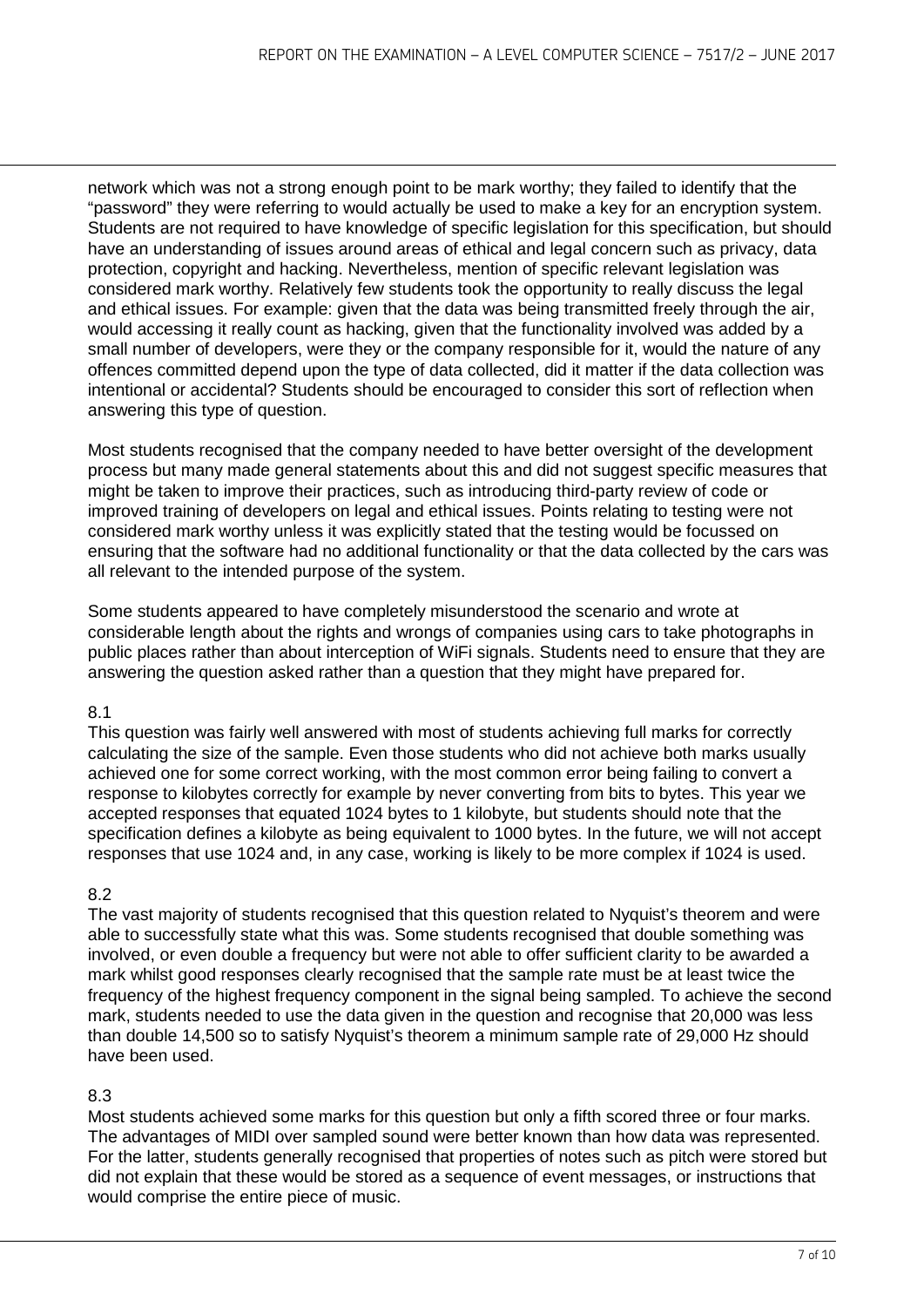The most commonly stated advantages of MIDI representation were that it produced smaller file sizes and that it was more easily editable. However, these advantages whilst often stated were not always well understood, with some students believing incorrectly that the smaller file size resulted from MIDI taking fewer samples. Students also often held the incorrect belief that it was not possible to edit sampled sound at all and did not appreciate that MIDI simply gave greater control over the editing of individual notes than sampled sound did, as a result of the representation identifying these. Some students stated that MIDI would produce a better quality sound. Whether this is true or not depends upon a number of factors but responses that explained that it avoided errors that may be introduced during the sampling process for sampled sound were accepted.

# 9.1

More students were correctly able to identify a correct IP address for port A and port B. The most common error for part A was to give an IP address which started with the octets 187.17.10 which were the octets on the other port of the same router. Students need to be aware that IP addresses cannot have a value of all zeros or all ones (binary format) in the host ID part. Having all bits as zero or all bits as one in the host ID of an IP address is not allowed as these values have special purposes.

# 9.2

More students successfully described a physical topology than a logical topology. This is unsurprising given that the latter is a somewhat abstract concept. Good descriptions of a physical topology recognised that this referred to the layout of the cabling that connected the devices together. Students often missed out on this mark by just stating that the physical topology related to how devices were connected or wired together. This description did not capture the concept of layout and could equally have referred to, for example, the choice of the type of cable used. Good descriptions of logical topology identified that the logical topology would define how the data flowed through the network, for example the protocol that was used. A relatively common misconception was that a physical topology was a wired network and a logical topology was a wireless network.

# 9.3

This topic was one of the least well understood topics that were covered on the question paper. Just a quarter of students were able to achieve three or four marks. Students often either (1) confused server-based with thick client and peer-to-peer with thin client or (2) confused serverbased with a star physical topology and peer-to-peer with a bus physical topology. Many students referred to all of the processing being done on the server, each device having its own connection to the server, all communication going through the server or "everything on the network" being stored on the server, none of which are true.

Good responses recognised that some resources (eg files, web pages, databases) would be stored on the server in a client-server system and that the server would provide these resources to clients in response to requests from them. They went on to identify that in a peer-to-peer system resources would be stored locally on each computer and these computers could share their resources with any other computer on the network.

Many students wrote about peer-to-peer systems in the context of BitTorrent file sharing systems. This was acceptable but students should be aware that this is just one type of peer-to-peer system and that it is not the case that peer-to-peer systems must be connected to the Internet or that in every peer-to-peer system files are split into parts and distributed across multiple computers. Another common misconception was that client-server systems had to be connected to the Internet.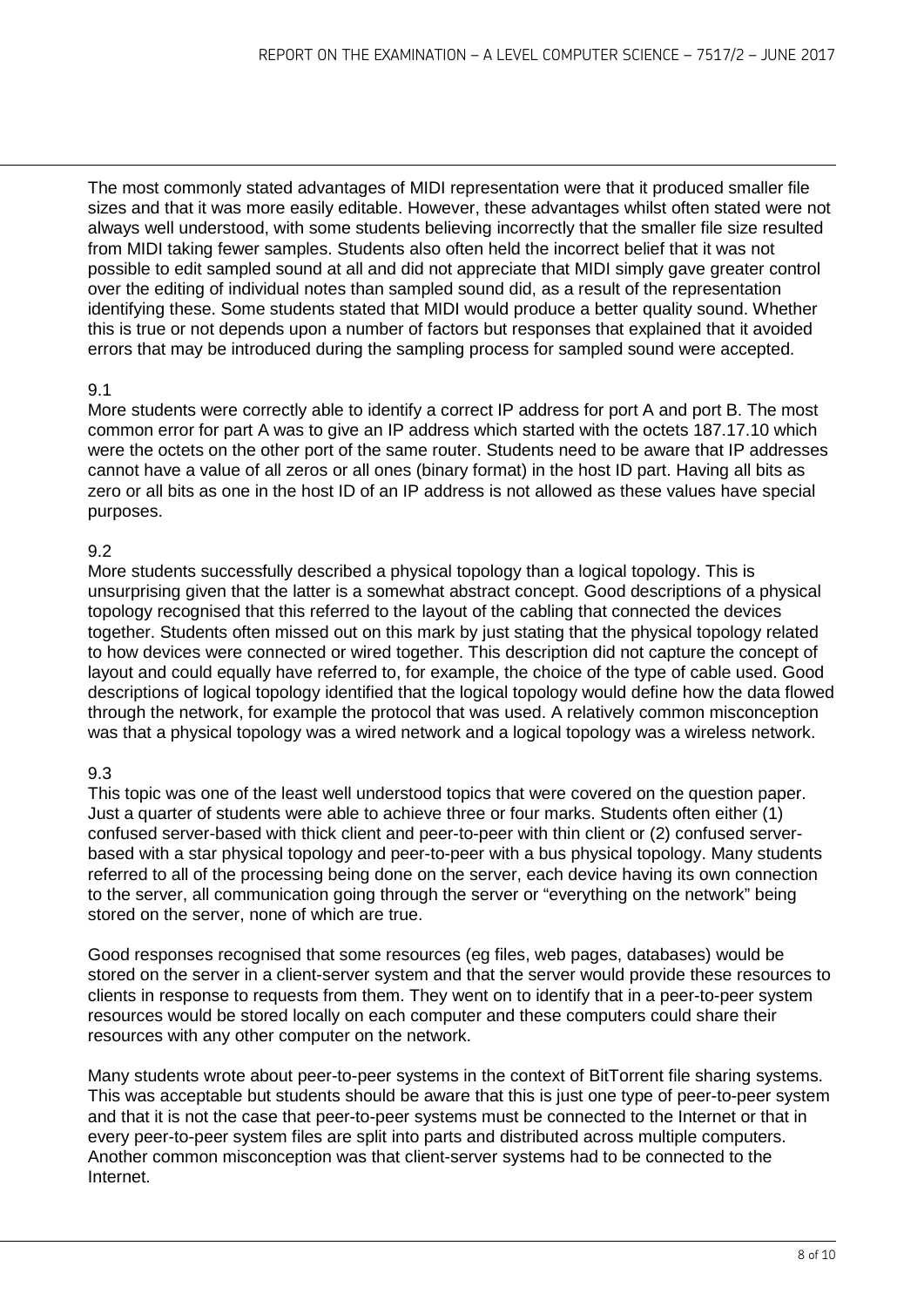Approximately a third of students correctly identified that a composite key made up of CarRegNo and JobDate could have been used. The most common incorrect response was CarRegNo on its own. This could not have been used as it would not have allowed a car to be booked into the garage for more than one job.

# 10.2

Good responses recognised that a customer might own more than one car so by separating the owners into a new table data redundancy and the possibility of data inconsistency would be reduced. Where students have been given a scenario in the question it is important that they make reference to this when responding. Responses such as "it would make the database more normalised" were not considered to be enough to be mark worthy as the student had not shown that they understood why the original design was not normalised nor that they appreciated the benefits of making it normalised.

# 10.3

Three quarters of students gained some marks for completing the entity-relationship diagram. Some students used non-standard notations which were not considered creditworthy or drew more than three relationships on to the diagram. Students who draw more relationships than are asked for in this type of question face having their maximum mark limited.

# 10.4

Whilst three quarters of students achieved a mark in this question part for correctly identifying the data that would be required to perform this update, only a third achieved marks for producing syntactically correct SQL. Common errors were to use INSERT INTO or SELECT instead of UPDATE, to specify the fieldname in the UPDATE clause instead of the table name and to miss out the condition necessary to identify which record to update.

# 10.5

This was the least well-answered of the question parts that required students to write SQL code. More students believed that they should have used an UPDATE query than realised that they needed to use INSERT. Of those who did use INSERT, the most common errors were to miss out the keyword INTO, to miss out brackets where they were required or to put the numeric quantity value into quotation marks.

# 10.6

This was the best-answered of the SQL question parts. The majority of students knew the correct structure of query to search for data although there was considerable variability in the accuracy of their solutions and just under a fifth of students gained full marks. Common syntactical errors were to add in brackets where they were not required, eg into the list of fieldnames or around ASC, to put commas or semi-colons between each clause or to use the keyword AND in the SELECT and FROM clauses in place of a comma. When a query requires that data from more than one table is used, students need to remember to include an appropriate condition to join the data from the two tables (either using an ON clause or additional WHERE conditions). A small minority of students attempted to write two distinct queries to retrieve the required data separately from each table.

# 10.7

Just under half of students achieved some marks for this question. A common incorrect response was to add the Make and Model attributes to the Part relation. This was not an appropriate solution as it would have only allowed each part to be fitted to a single make/model of car, without introducing data duplication in the parts table. Students who identified the appropriate solution of